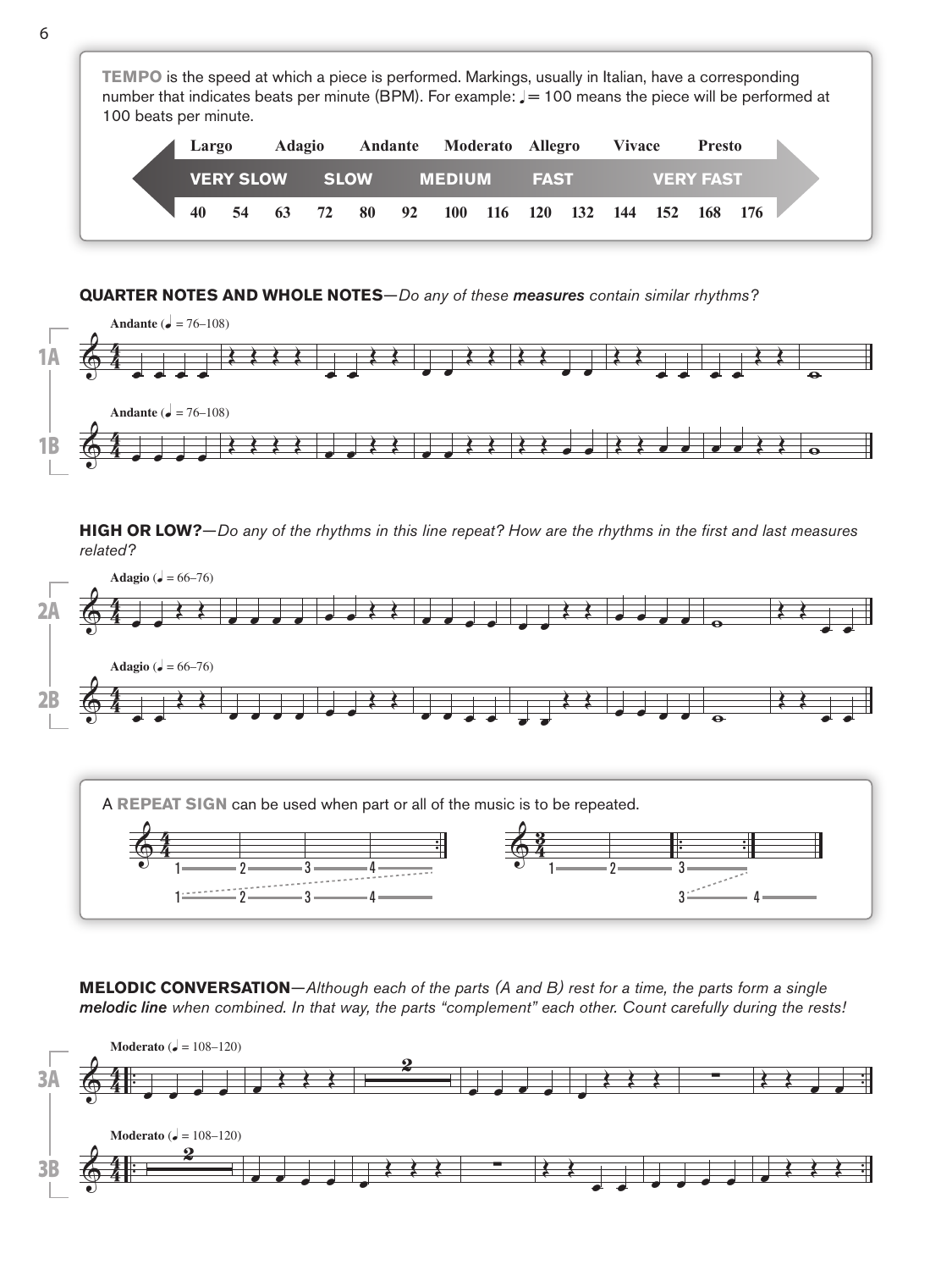**DYNAMIC CHORALE**—*Dynamics remain in effect until something new is indicated. What is the dynamic level at measure 4? How about at measure 6?*



**PATTERN SEARCH**—*How are measures 1–2 related to measures 3–4? Is there a pattern? How about measures 5–6?*



**RITE OF PASSAGE**—*What is the melodic pattern used in part A? Practice performing this line at various tempi. Listen to others as you play your part, working to maintain balance as the harmony becomes more complex.*



Composers use an **ACCENT** when they want to give a note emphasis. Woodwind and brass musicians accent notes by using more air at the front of the note and with a firmer articulation. Percussionists accent notes by using a higher stick height (and more force) or a harder mallet choice.



**FOCUS ON ACCENTS**—*Play accented notes with extra emphasis. Play at different dynamic levels to practice performing accents at those levels.*

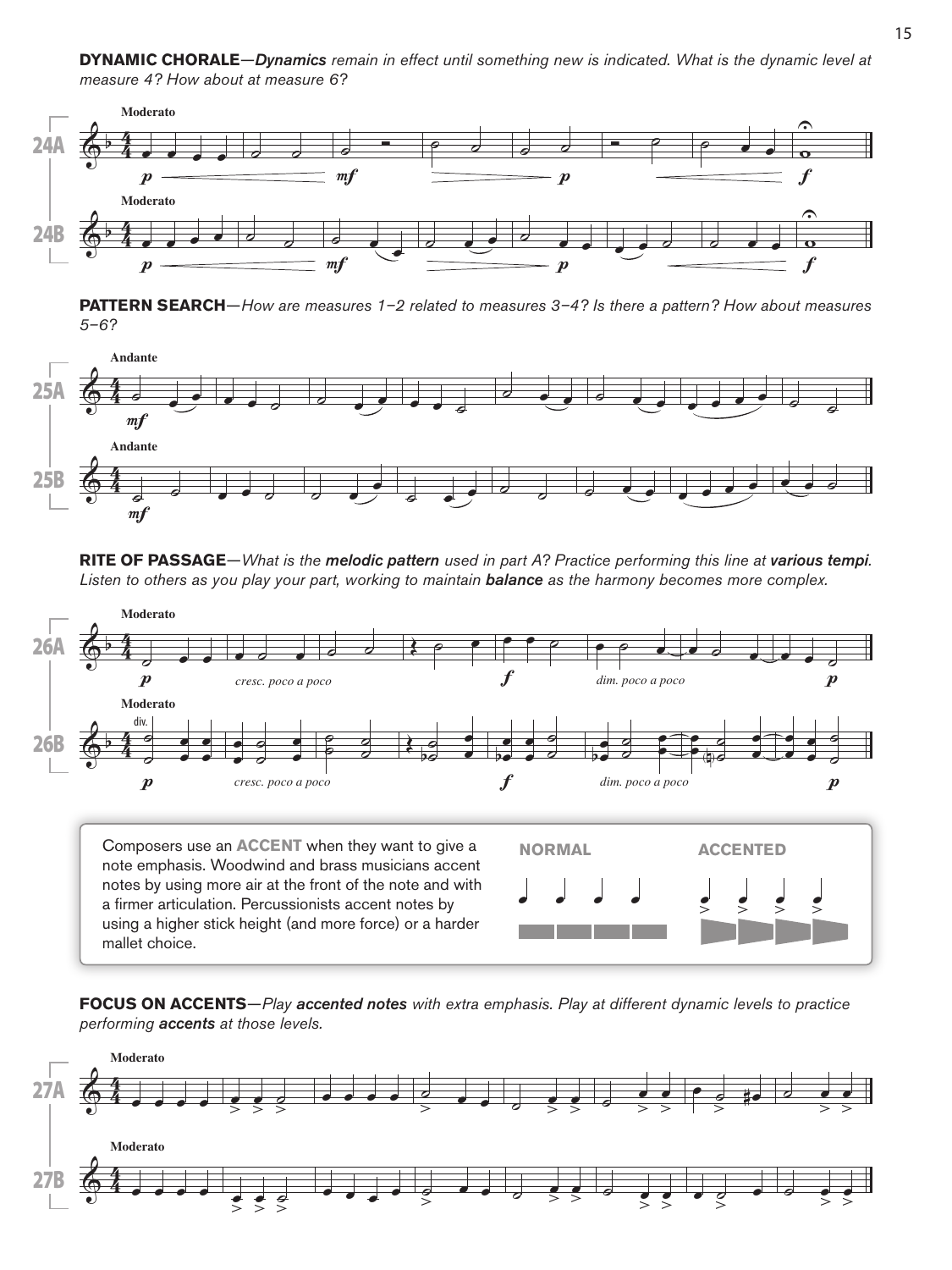

**LEGATO** is an articulation marking that instructs musicians to connect notes together with a smooth air stream. A legato note will "touch" the next note.

**STACCATO** is an articulation marking that instructs musicians to put some space between notes. A staccato note will not "touch" the next note.



.<br>.<br>. .<br>.<br>. .<br>.<br>. 2 | 2 2 2 2 - 2 .<br>. . .<br>. . .<br>. . .<br>. . .<br>. . .<br>. . .<br>.<br>. .

**SHAPE SHIFTER**—*Demonstrate your ability to play legato and staccato notes in this line.*







**WALKIN' COOL**—*What patterns can you find in this happy tune with its infectious groove?*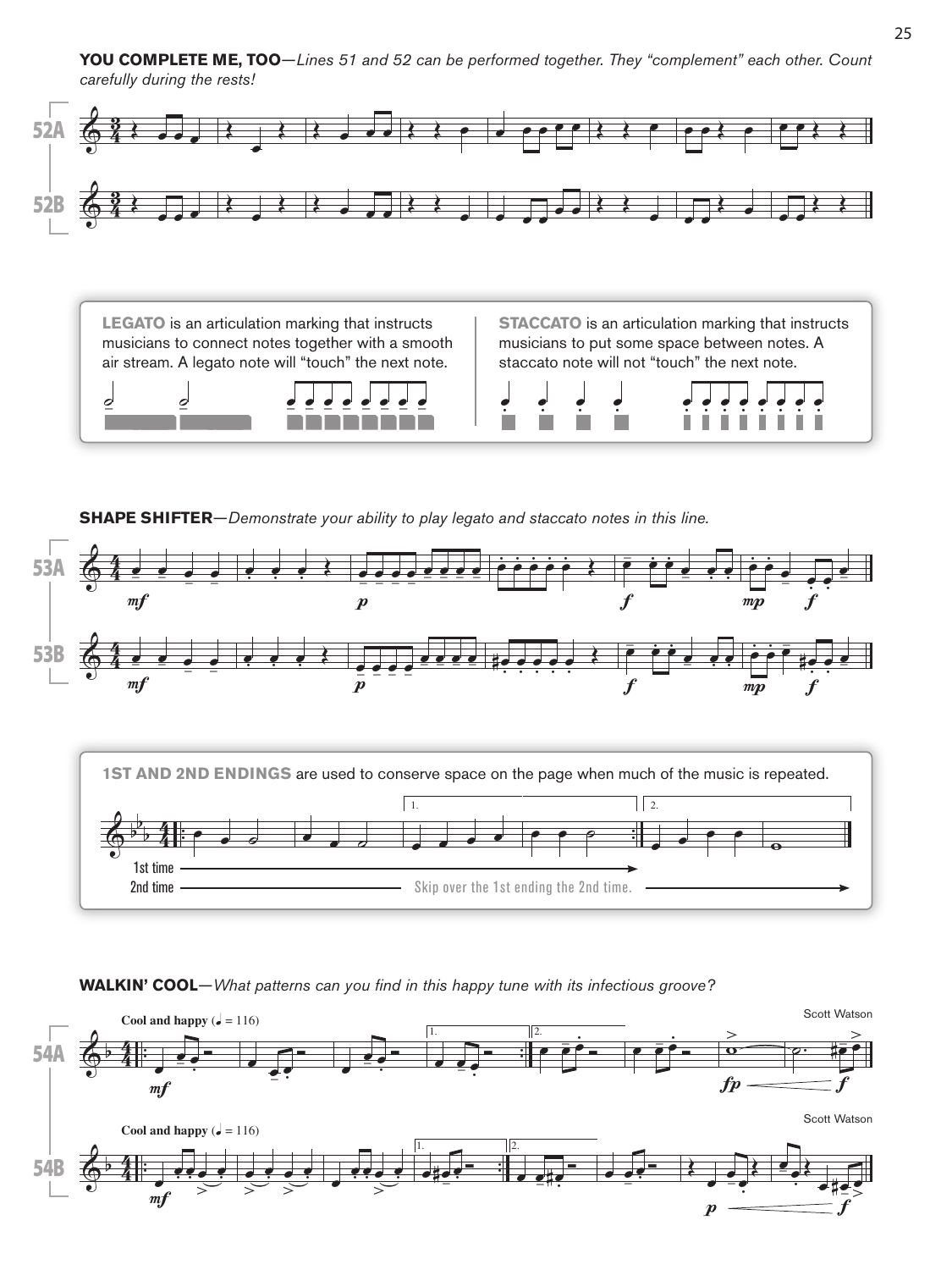## Level 4



## **KEY OF D MAJOR** (Concert C)